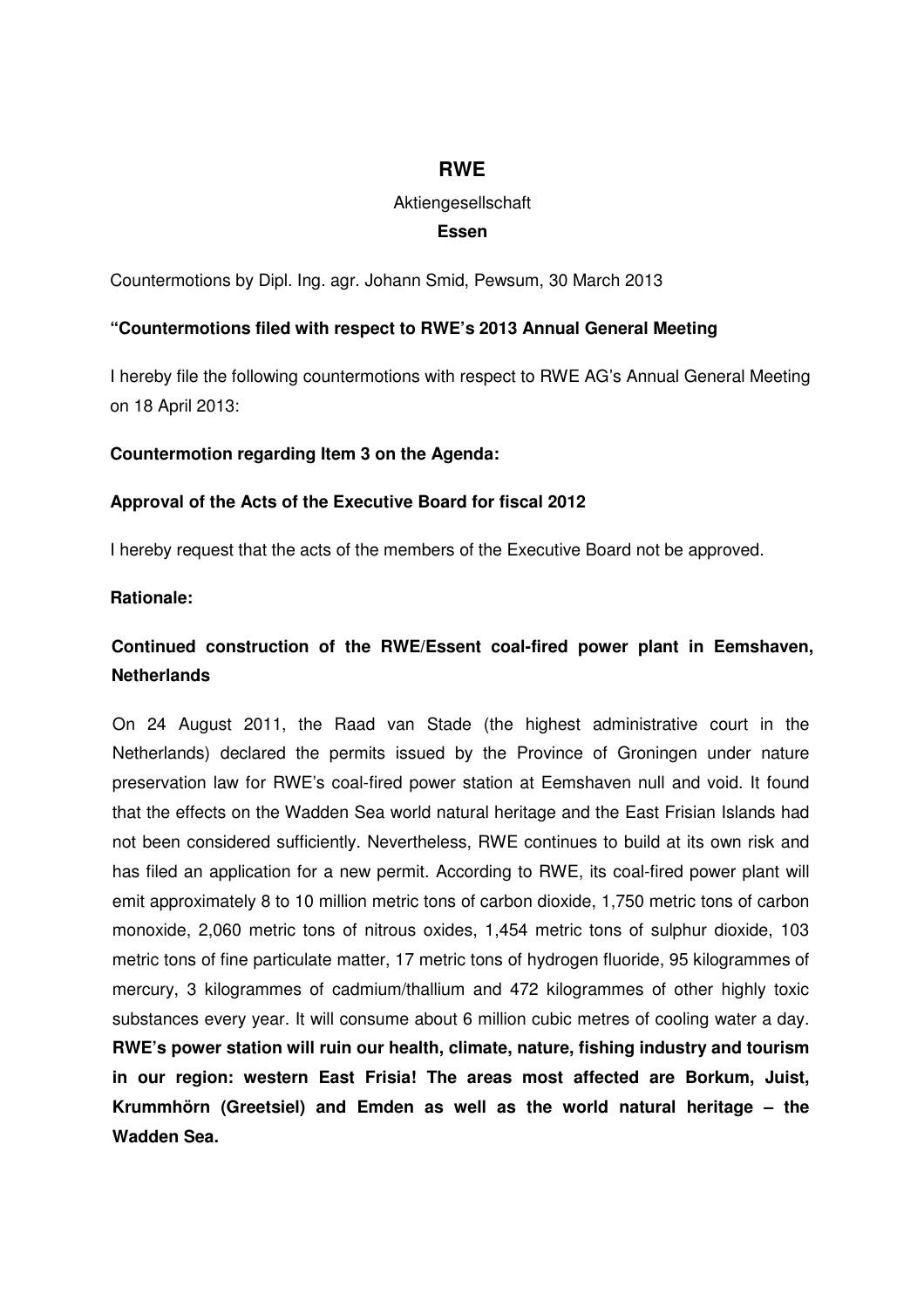On 28 March 2011, Peter Terium himself said: Het renedement is niet meer economisch op dit moment; i.e. at present, it is not profitable to generate electricity from coal. In addition, the costs of the  $CO<sub>2</sub>$  surcharge have to be borne, as the expensive CCS technology will not be available until about 2025. He went on to say that, based on the current state of knowledge, a coal-fired power plant would not be built at Eemshaven (DvhN, 11 February 2012). Furthermore, the electricity produced will not be needed in the Netherlands. It may well be exported to Germany and Western Europe. In March 2012, RWE filed a new application with the Province of Groningen for a permit for the coal-fired power station at Eemshaven under nature preservation law. The Province of Groningen approved the request on 19 April 2012. More than 6,200 objections were filed against the nature preservation permit, but the Province of Groningen held that all private objectors who lived more than 1.5 kilometres from the coal-fired power station were not affected. Several people filed suits with the Raad van State in the Hague, including the member of parliament Thilo Hoppe, mayor Johann Saathoff and myself. During the hearing in Groningen on 26 October 2012, it was found that the study on the effects of RWE's coal-fired power plant on Borkum and the East Frisian Islands requested by the Raad van State had not even been completed. Furthermore, the Ems Dollart contract, which stipulates the involvement of the German authorities and organisations affected, had not been complied with. **The Province of Groningen is obviously not unbiased in these proceedings.** The date for a second hearing has not yet been set. The affected German communities such as Borkum, Krummhörn and Jemgum as well as Dutch and German environmental organisations will continue to file suits with the Raad van State and the approval procedure under nature preservation law will be long drawn out and have an uncertain outcome. Therefore, the same will apply to the operating permit for RWE's coal-fired power station at Eemshaven. **It is highly doubtful whether the power plant will be of commercial benefit, and the damage to Borkum, Krummhörn and the entire western East Frisia is immense.** A study on the effects of RWE's coal-fired power plant at Eemshaven commissioned by Greenpeace Netherlands from the University of Stuttgart delivered the following results: 40 people would die every year – especially due to the fine particulate emissions. In addition, there will be a significant rise in the incidents of respiratory tract and pulmonary diseases. Furthermore, one would have to expect 9,000 days of sick leave in the plant's catchment area! This study confirms the severe effects of RWE's coal-fired power station on the health of the people in our region! Keeping in mind the fact that Borkum is a therapeutic bath for respiratory tract diseases and that Krummhörn also has a large tourism sector, one can only hope that this RWE power station in Eemshaven never goes into operation!